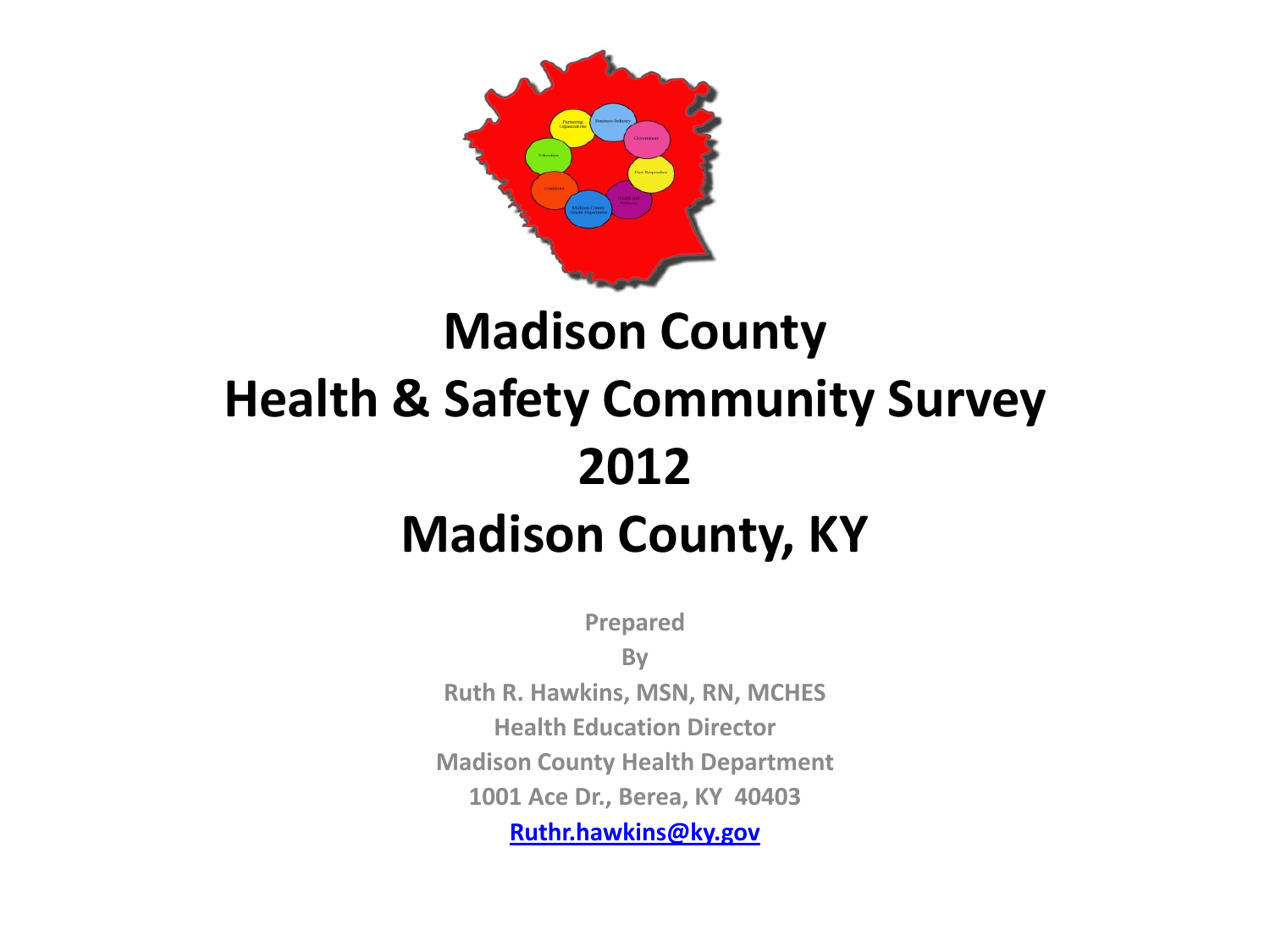# **Data Collection**

The Madison County Health and Safety Survey was open for community responses during the dates of January 2 – March 30, 2012. A Survey Monkey online survey in both English and Spanish was present on the Madison County Health Department's website for the aforementioned time period. Paper copies in both English and Spanish of the survey were also available.

Survey Results: Total Started Surveys = 754

Total Completed Surveys = 737 (97.7%)

558 paper copies of the survey were administered at eighteen (18) different community locations, including faith based meetings, school events, a senior center, a community clinic, civic and professional organizations, and the county's Diabetes Center of Excellence.

Publicity for the survey was made available to the community through the following :

- Bookmarks with survey website address distributed in community meetings and placed in local public libraries
- Public service ads posted to both city governments' cable TV stations and on the local cable TV station's community calendar site
- Block ads were displayed in the Madison County Cooperative Extension's Family & Consumer Sciences Homemakers Newsletter, Berea Parks and Recreation Newsletter and in the Madison County *Health Beat* magazine.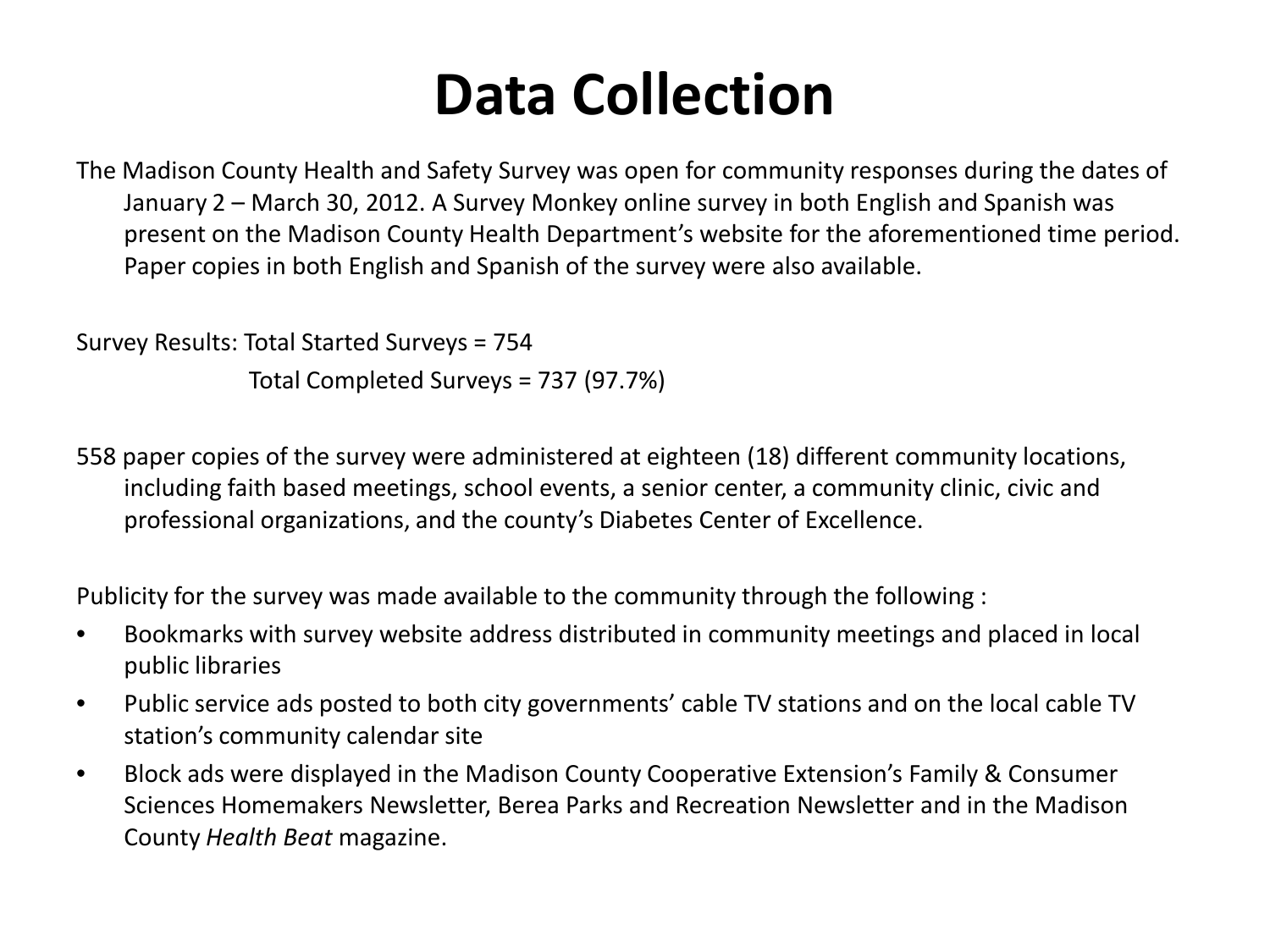# **Survey Respondents' Demographics**

Information about the individuals who responded to the survey:

| <u>Sex:</u>        | <b>Marital Status:</b>                                       |
|--------------------|--------------------------------------------------------------|
| Females $-78.3%$   | Married/Living Together $-61.4%$                             |
| Males $-21.7%$     | Not Married/Single $-38.6%$                                  |
|                    |                                                              |
| <u>Age:</u>        | <b>Education:</b>                                            |
| 18 or less $-3.0%$ | Less than high school $-6.2%$                                |
| $19 - 25 - 11.8%$  | High school diploma or $GED - 31.5%$                         |
| $26 - 39 - 31.1%$  | College degree or higher $-57.4%$                            |
| 40-54 - 30.8%      | Other $-4.9%$                                                |
| $55 - 64 - 15.5%$  | (Responses: In high school, some college, vocational school) |
| 65 or over $-7.8%$ |                                                              |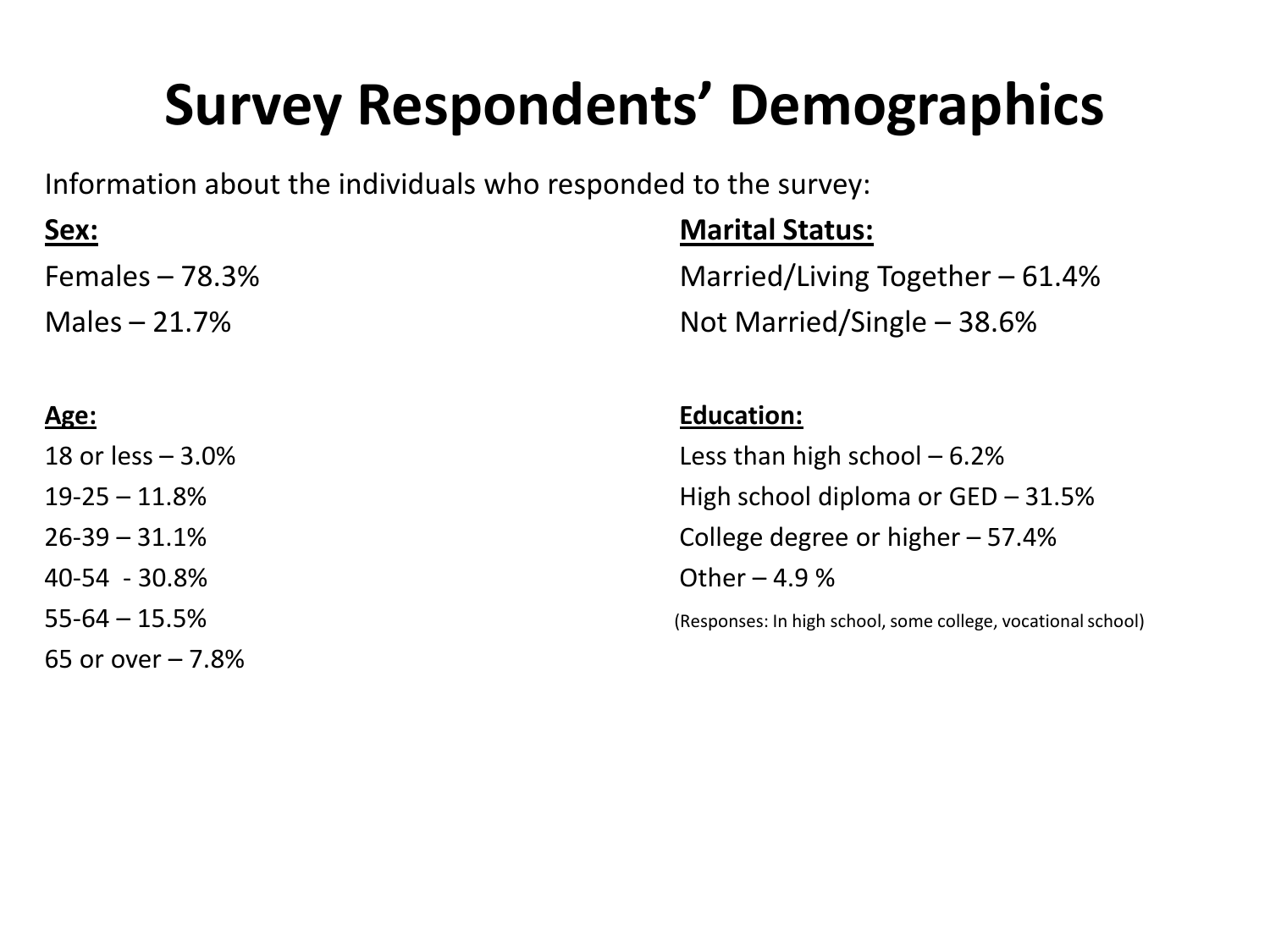# **Survey Respondents' Demographics**  (cont'd)

### **Race:**

Asian –  $0.4%$ Black/African American – 7.4% Hispanic/Latino – 3.6% White – 87.6% Other  $-0.9%$ (Responses: Biracial)

### **How do you pay for your health care?**

Pay cash (no insurance) – 16.1% Health insurance – 74.7% Medicare – 7.7% Medicaid – 3.7% Veterans' Administration – 0.9% Other  $-3.8%$ 

(Responses: Health savings account; children have Medicaid, I have none; parents; Flexible spending account)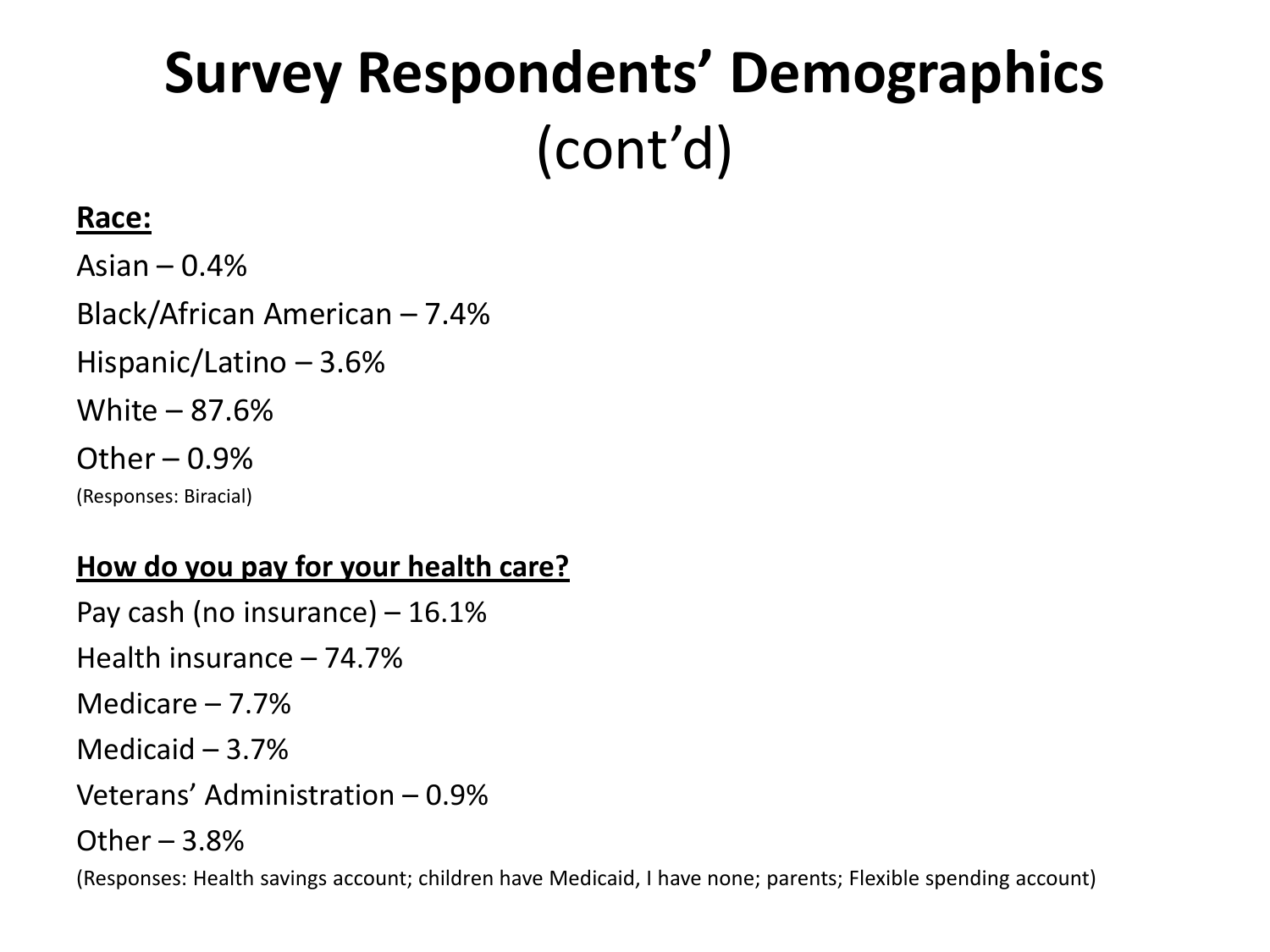

#### In the following list, what do you think is the 1 most important thing needed for a healthy **Madison County?**

Survey respondents indicated *healthy behaviors and lifestyles* were the most important factors contributing to a healthy county. In additions to the factors shown above, respondents indicated *parks and recreation areas, strong family life, quality child care, low adult death and disease rates, and low infant rates* were needed for a healthy county.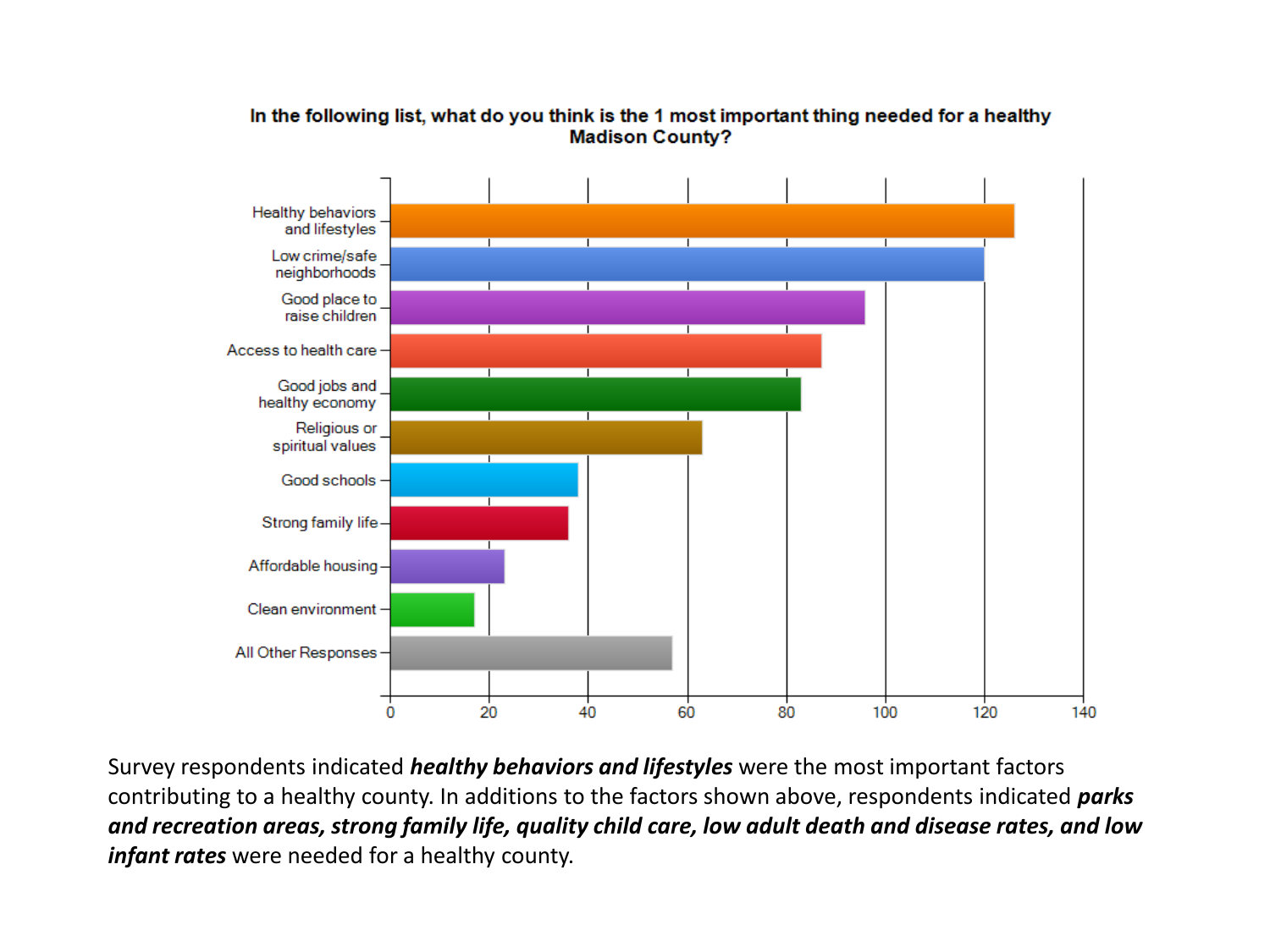

In the following list, what do you think is the 1 greatest health problem in Madison County?

In addition to the most common responses show in the graph above, survey respondents selected the following factors (in order of priority) as *other health problems* in the county: *domestic violence, motor vehicle crashes, high blood pressure, teenage pregnancy, dental problems, and mental health problems***.**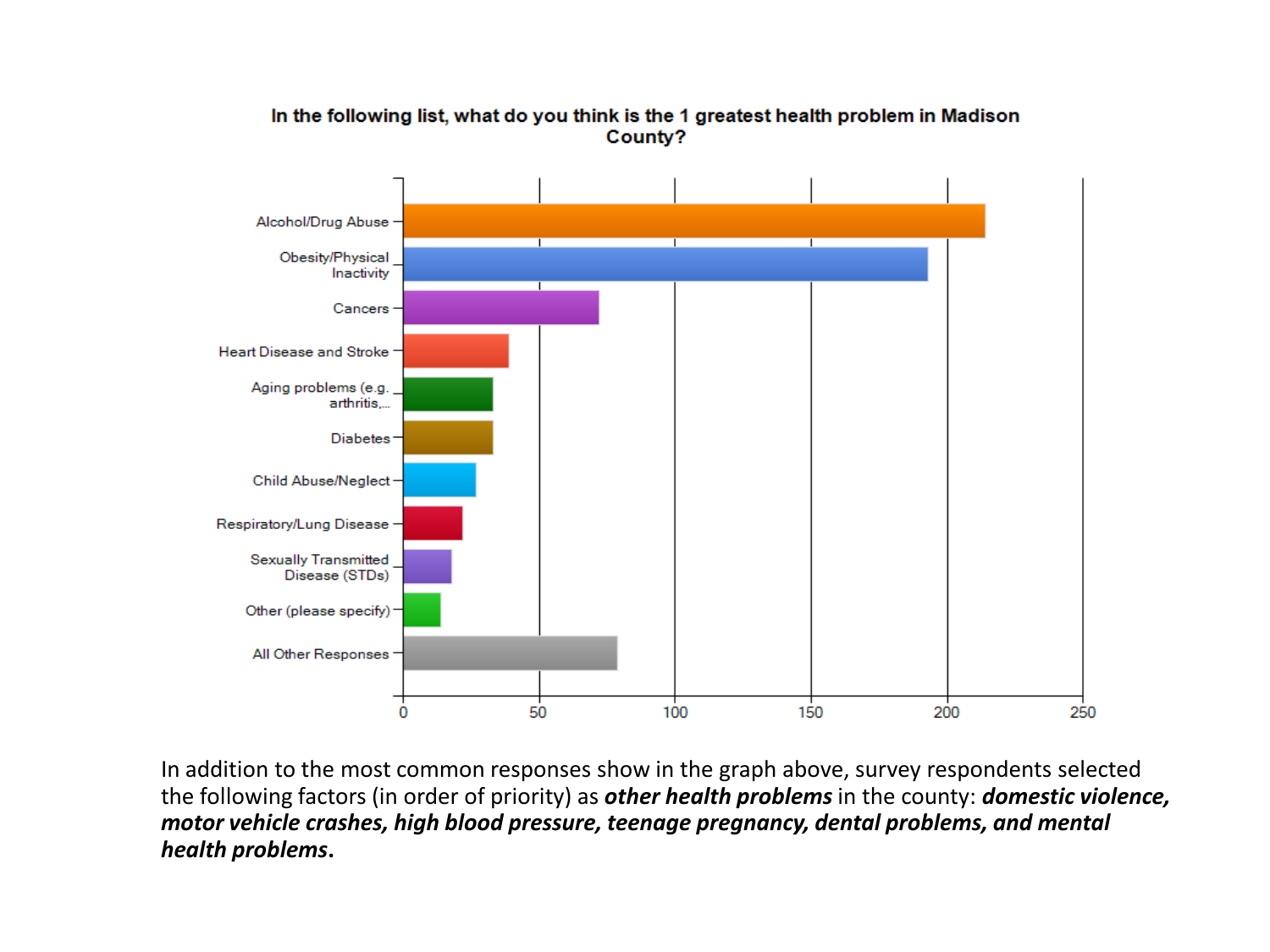

Almost 29% of survey respondents selected *feeling safe in your neighborhood* as the most successful way the community can support the physical and mental health of its residents. Twenty-one percent (21%) of the respondents selected *community involvement and volunteering* as important contributing factors.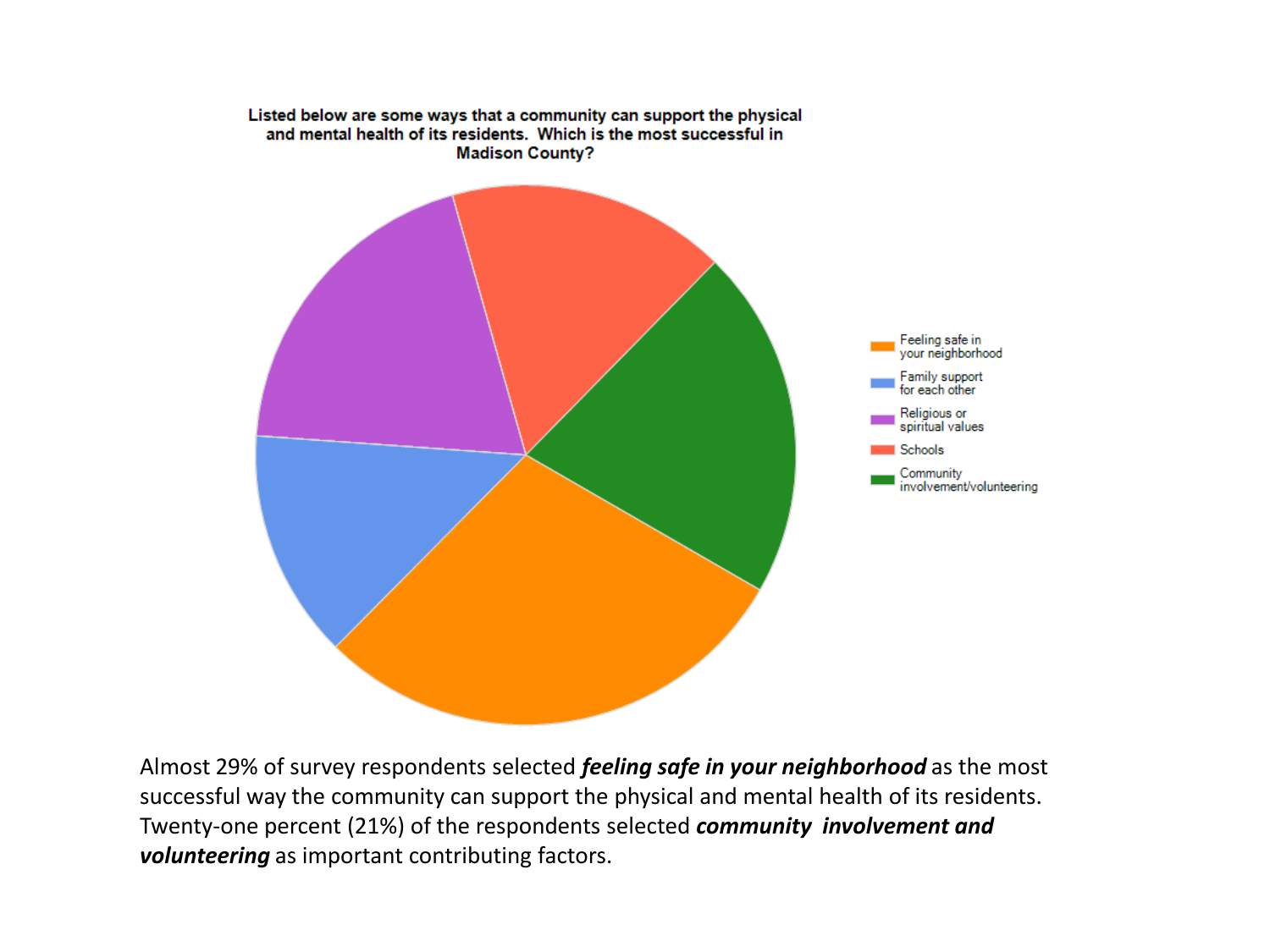

Approximately 50% of respondents selected *healthy behaviors and lifestyles* as the most important factors needing improvement in order to achieve mental and physical health of the *county's* residents. *Jobs with health insurance* ranked second with approximately 29% of respondents indicating a needed improvement in the community.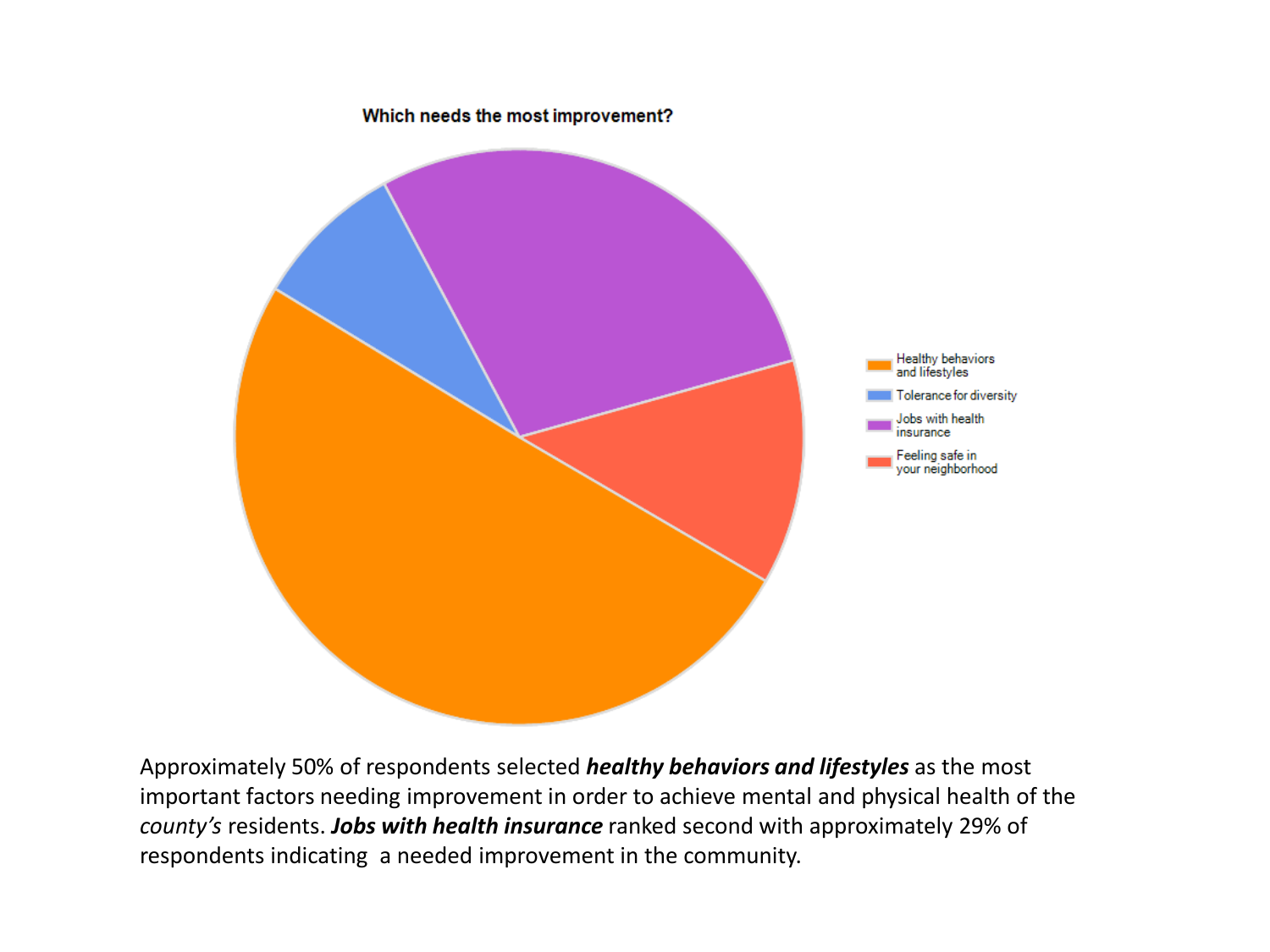

How would you rate Madison County as a "Healthy County"?

The majority of survey respondents (455) rated *Madison County as a Healthy County.*  131 respondents rated Madison County as *unhealthy or very unhealthy*.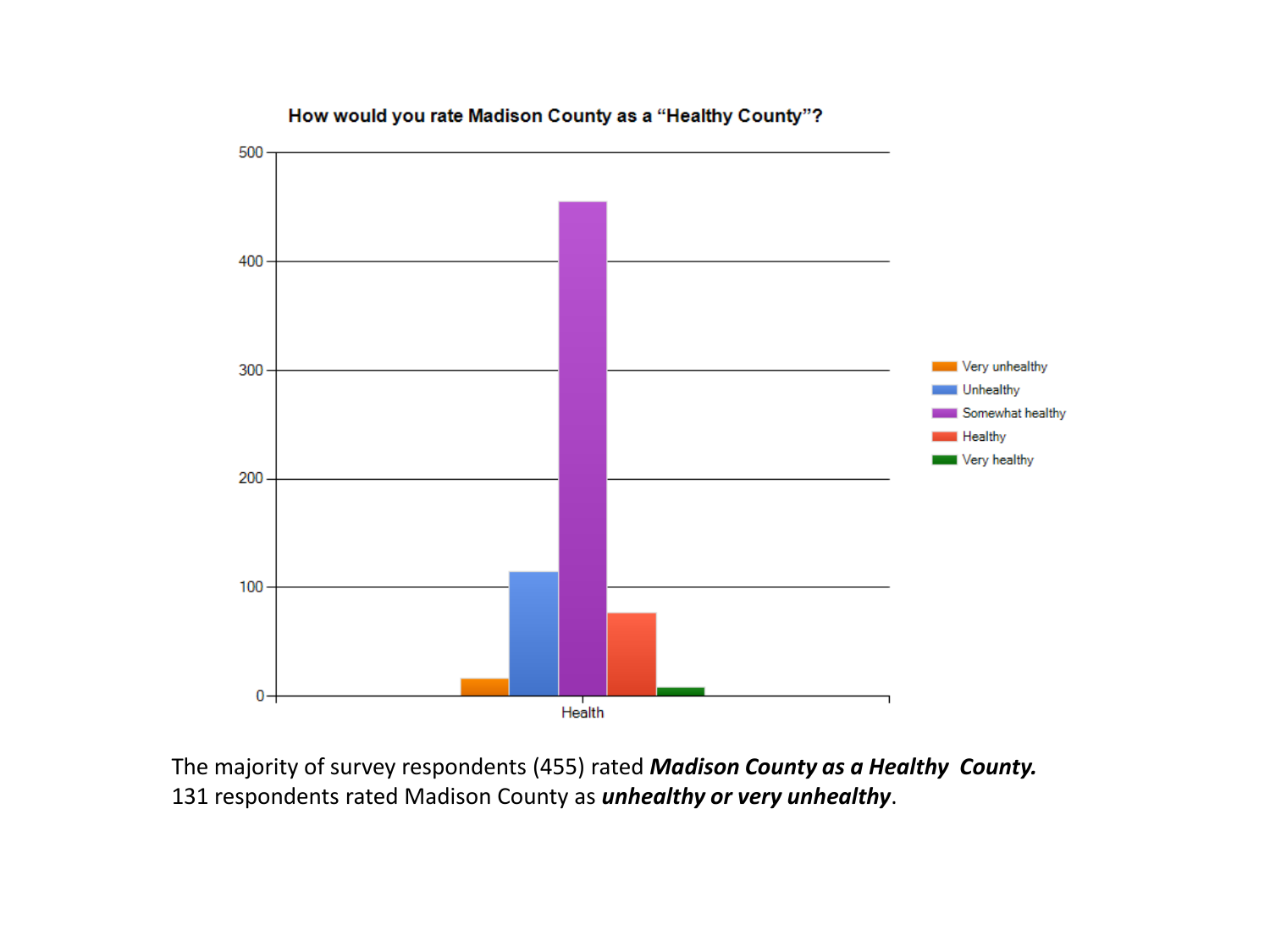

In the following list, what do you think is the 1 most risky behavior in Madison County?

Personal lifestyle behaviors such as *prescription drug abuse, street drug abuse, alcohol abuse, being overweight and other factors* were selected as the "**most risky behavior**" in the county. In addition to those shown above, *school bullying, not getting shots to prevent disease, not using birth control and racism* comprised the **"All Other Responses"** category.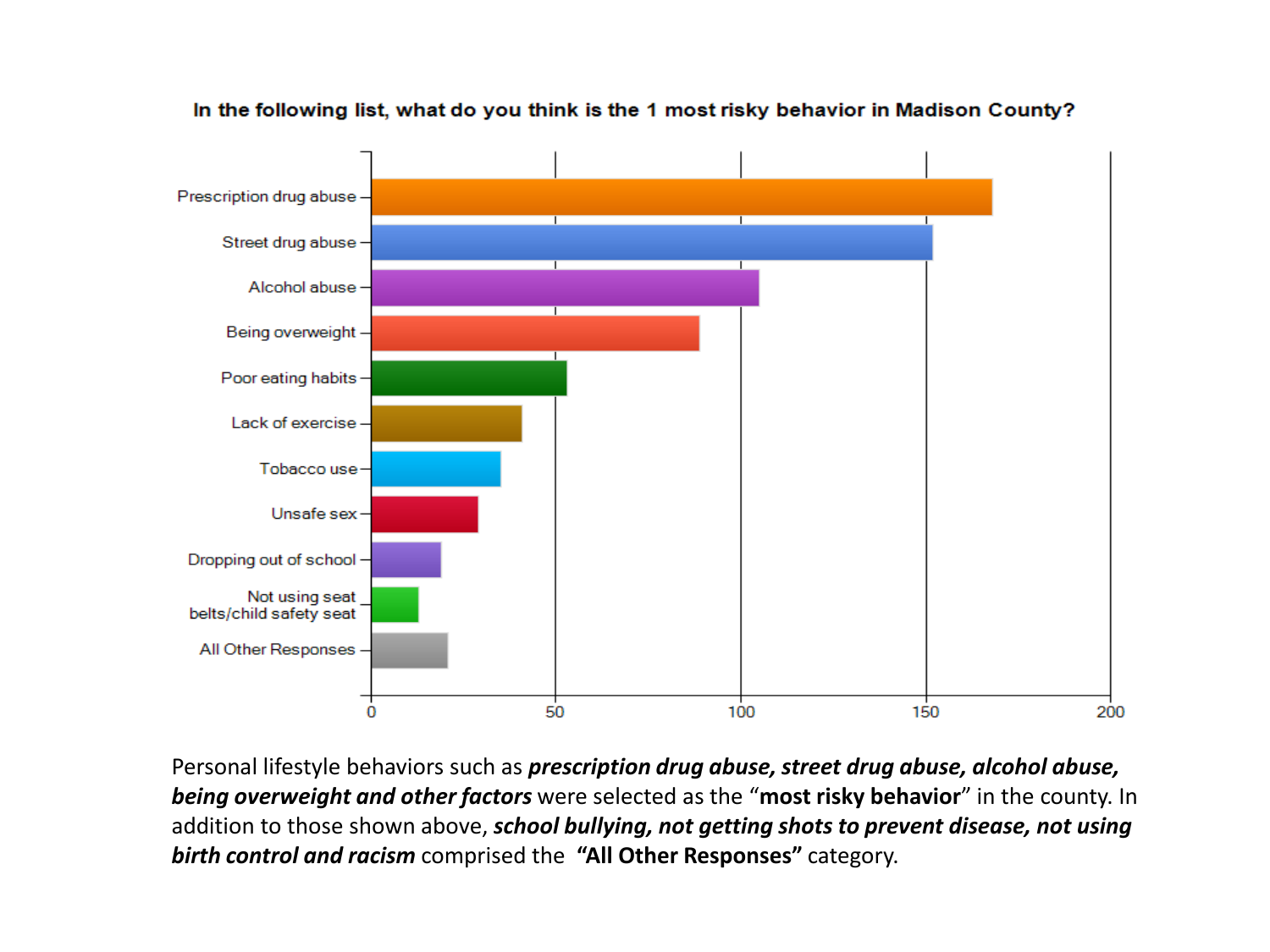

How would you rate Madison County as a "Safe County"?

Survey respondents viewed Madison County to be a *Somewhat Safe* (429) *to Very Safe* (22) county. Only 25 respondents selected the *Unsafe* (18) or *Very Unsafe* (7) options.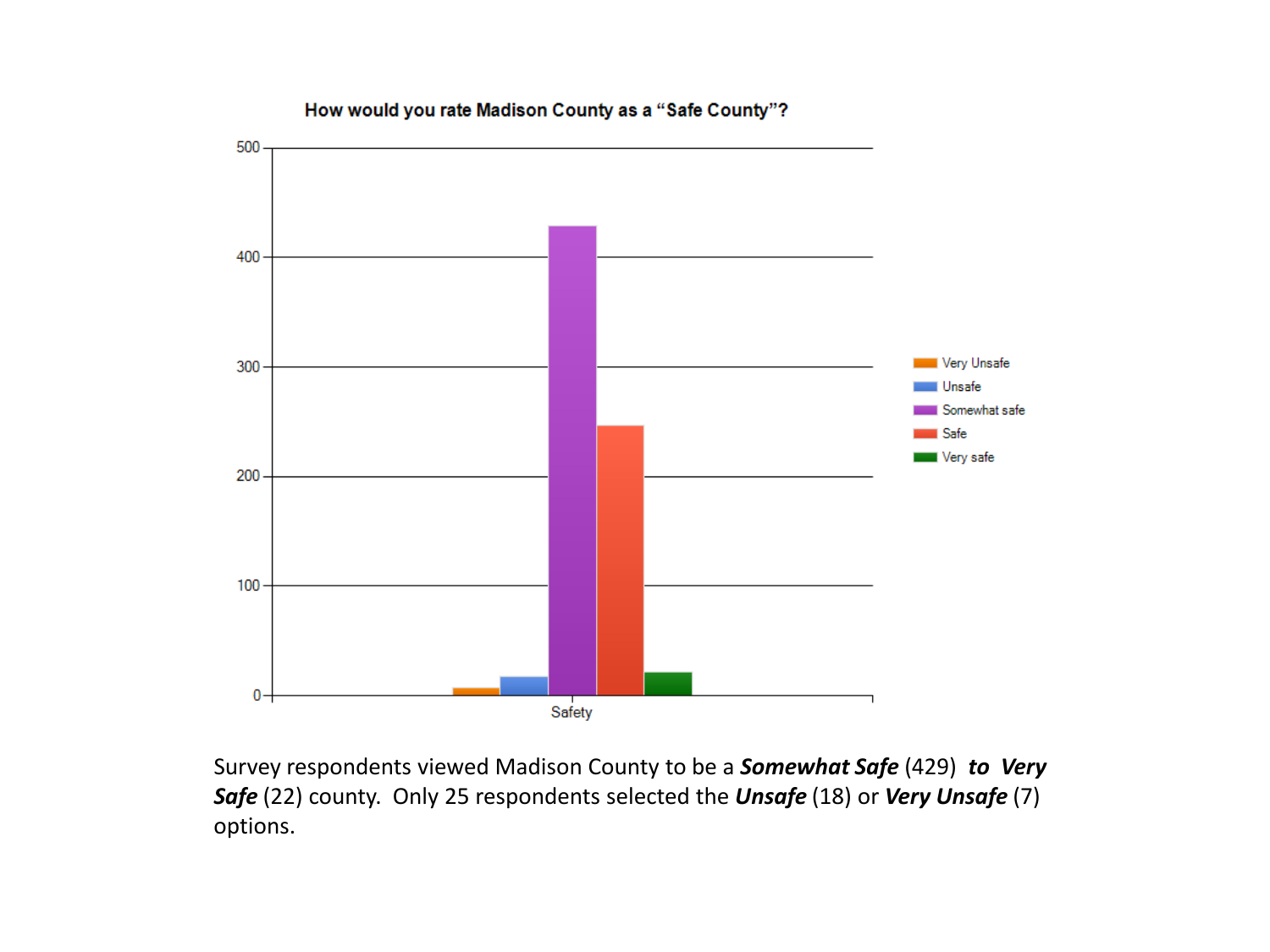

Listed below are some factors related to injury. Which is the 1 most serious safety problem for people in Madison County?

Approximately forty percent (40%) of survey respondents selected *drunk or drugged driving* as the most serious safety problem for people in Madison County. *Unsafe driving* (24%) and *drug related violence* (16%) were other factors selected as serious safety problems. The *"Other"*  category consisted of written-in responses such as, *walking home alone at night, kids not in seat belts, meth use, accessibility of street drugs to minors, illegal drugs in the community, fast food, cell phone use while driving*.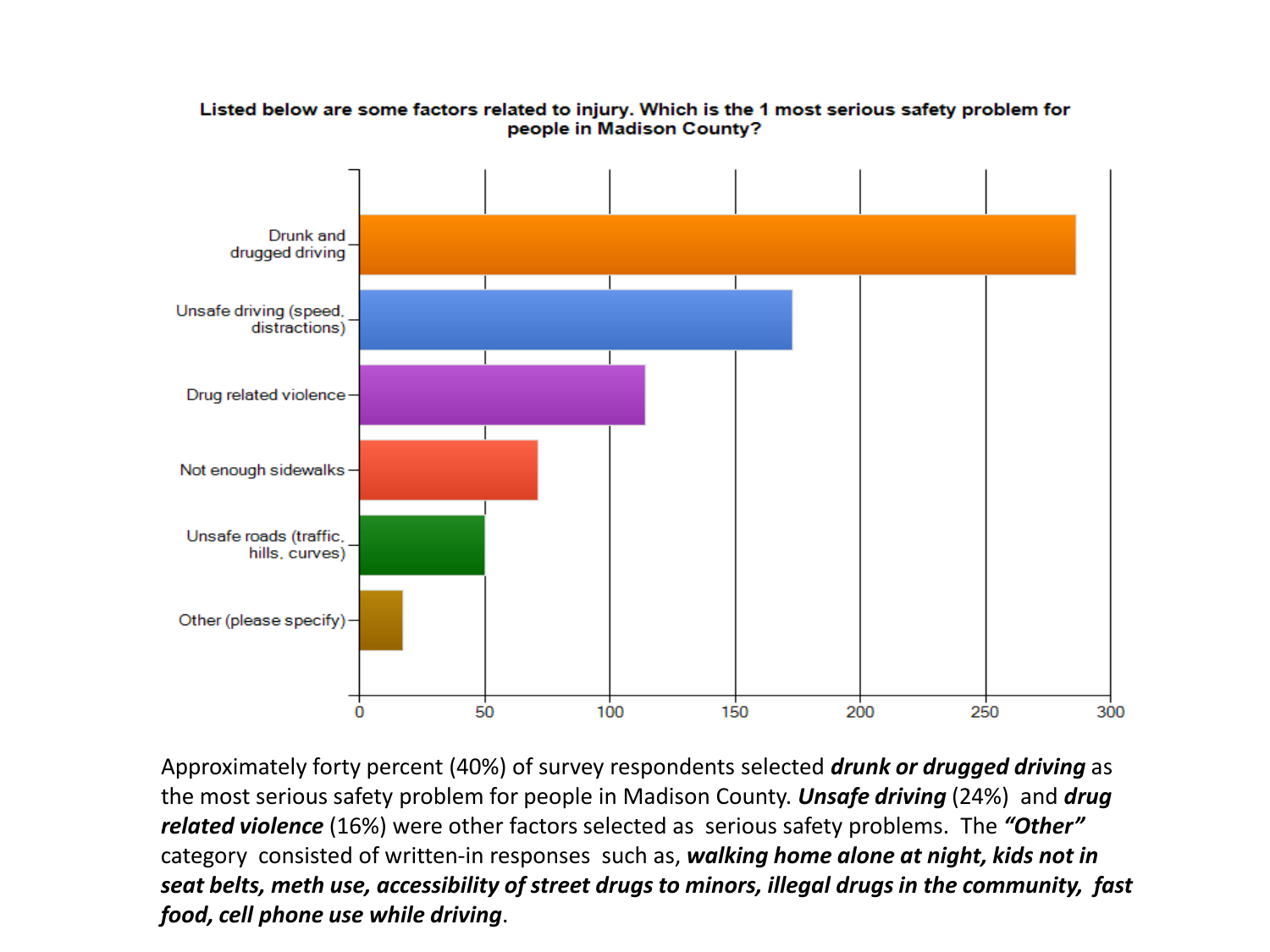

#### Does Madison County have enough of these physical activity opportunities available?

Survey respondents indicated that Madison County did not have enough *bicycle paths and walking or hiking trails* as a means for physical opportunity. Respondents did indicate the county had enough *health/fitness clubs, places for yoga, tai-chi, group fitness and community swimming pools*.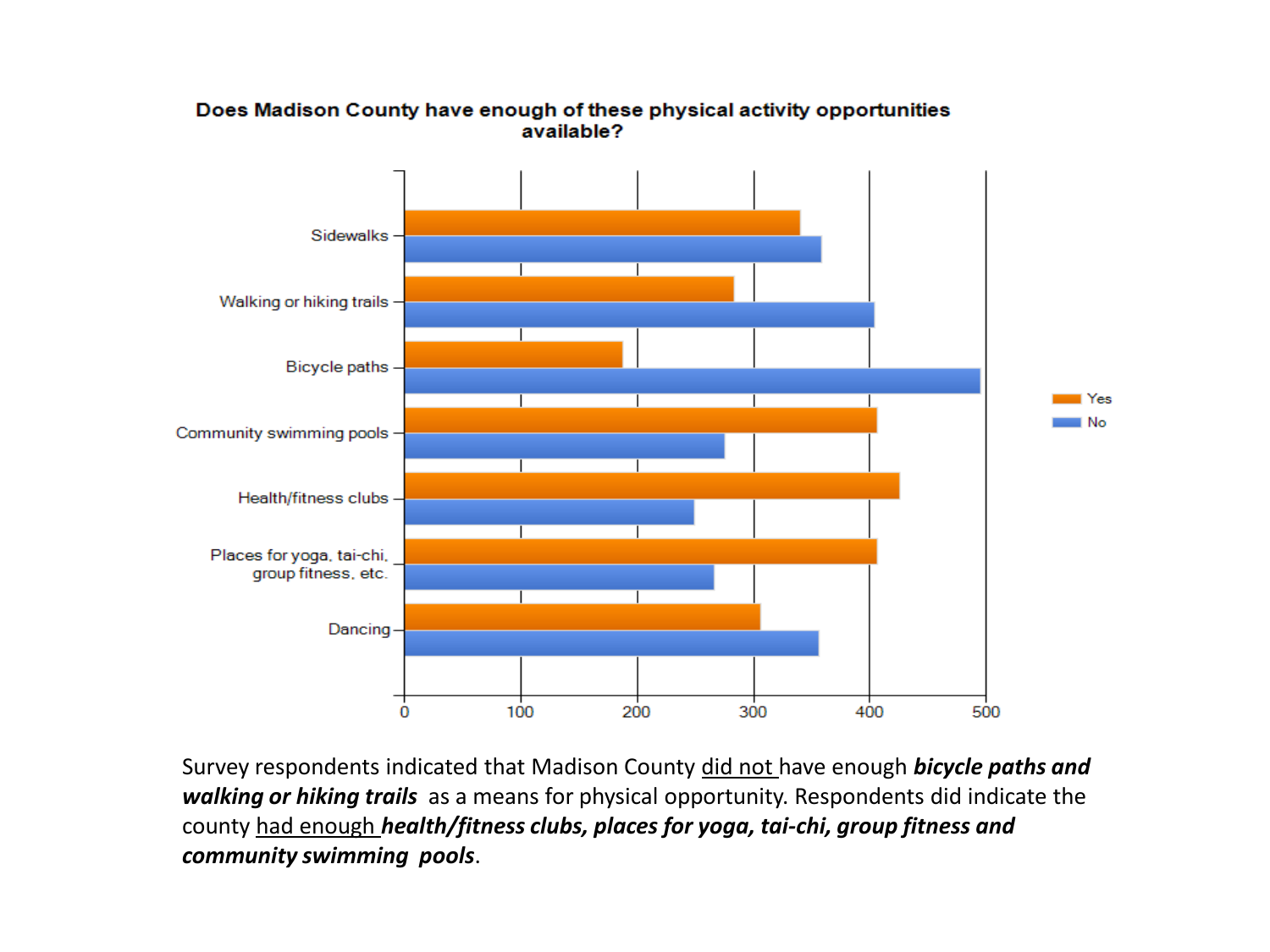

During the past month, I was not able to work or do my daily activities because of illness for:

Approximately seventy nine percent (79%) of survey respondents indicated they *were able to work or perform their daily activities for all days in the month* prior to the survey. Only 17% of respondents selected *one to several days* in which they were unable to work or carry out daily activity functions.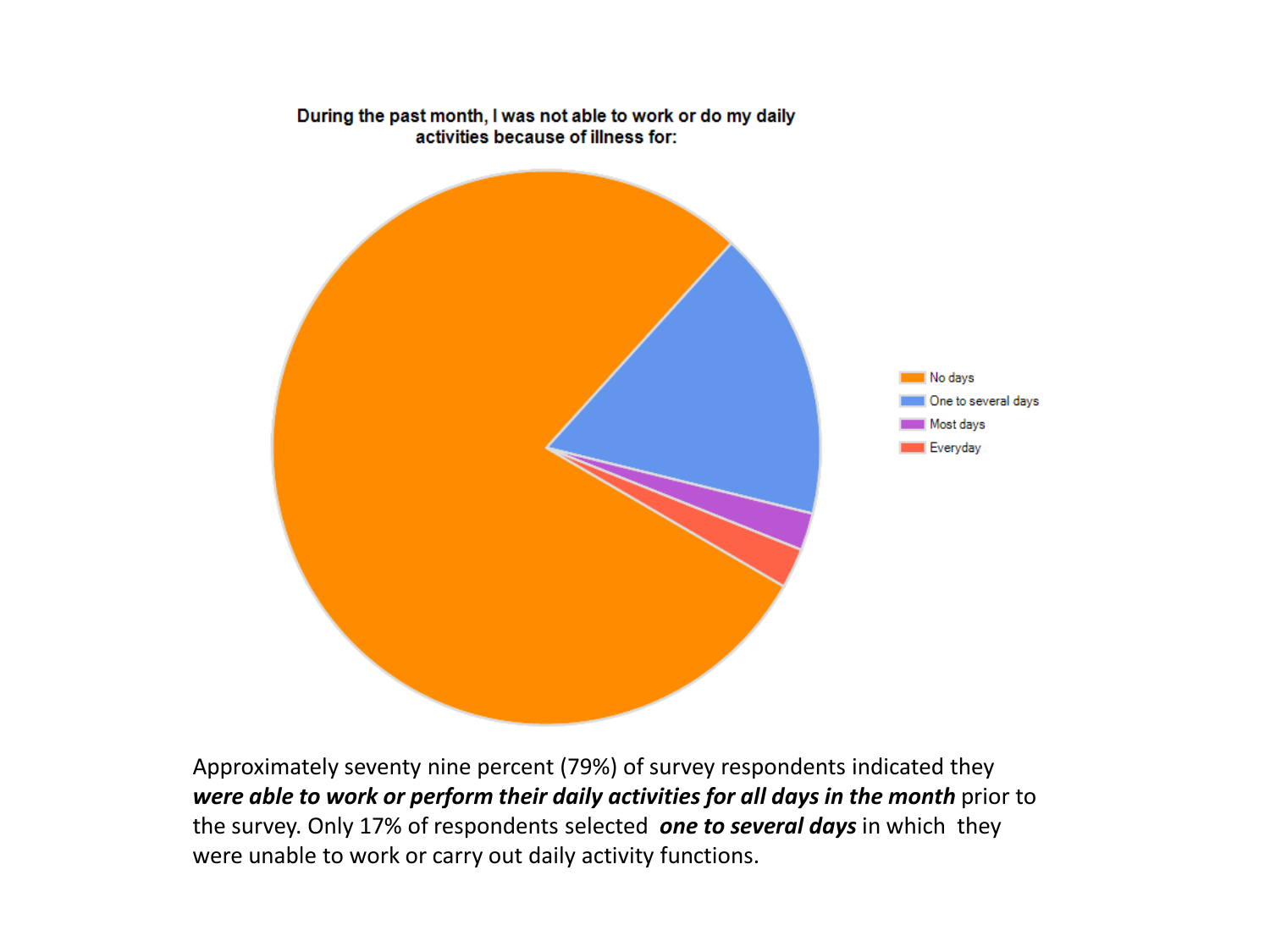

I have been told by a doctor, nurse, or other health professional that I have the following chronic illnesses, (check all that apply)

One third (1/3) of survey respondents indicted that chronic illnesses listed was *Not Applicable*  to them. In addition to those illnesses shown above, **Other** conditions, such as, **depression, mental disorder, anxiety, manic depression, back problems, thyroid disorders, multiple sclerosis, epilepsy, allergies, chronic migraines, allergies, high cholesterol, fibromyalgia, anemia** made up most of the written-in responses.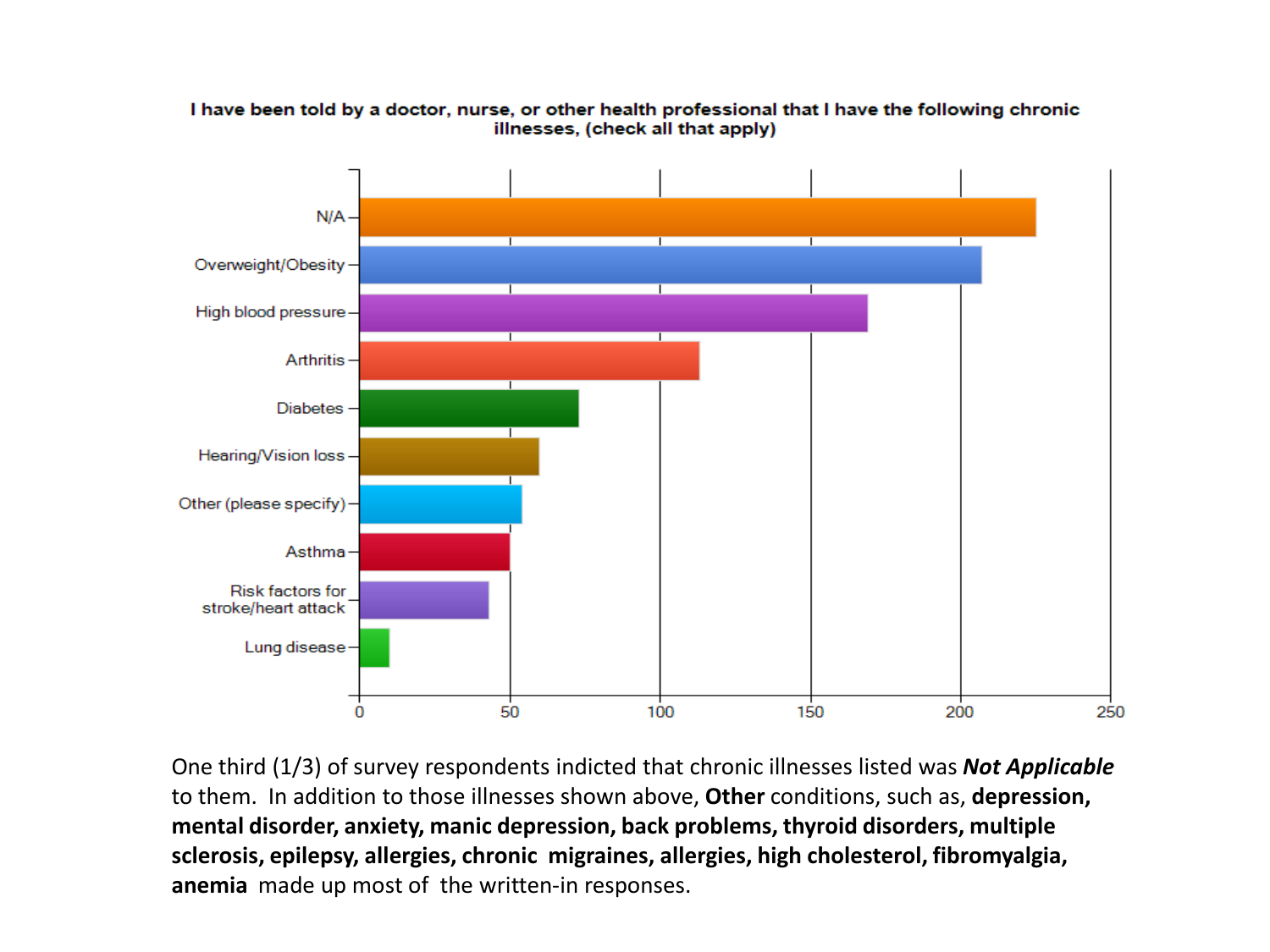

The majority (72%) of survey respondents indicated they go to the *doctor's office when they are sick*. *Urgent care center* was the next option selected by 10% of respondents.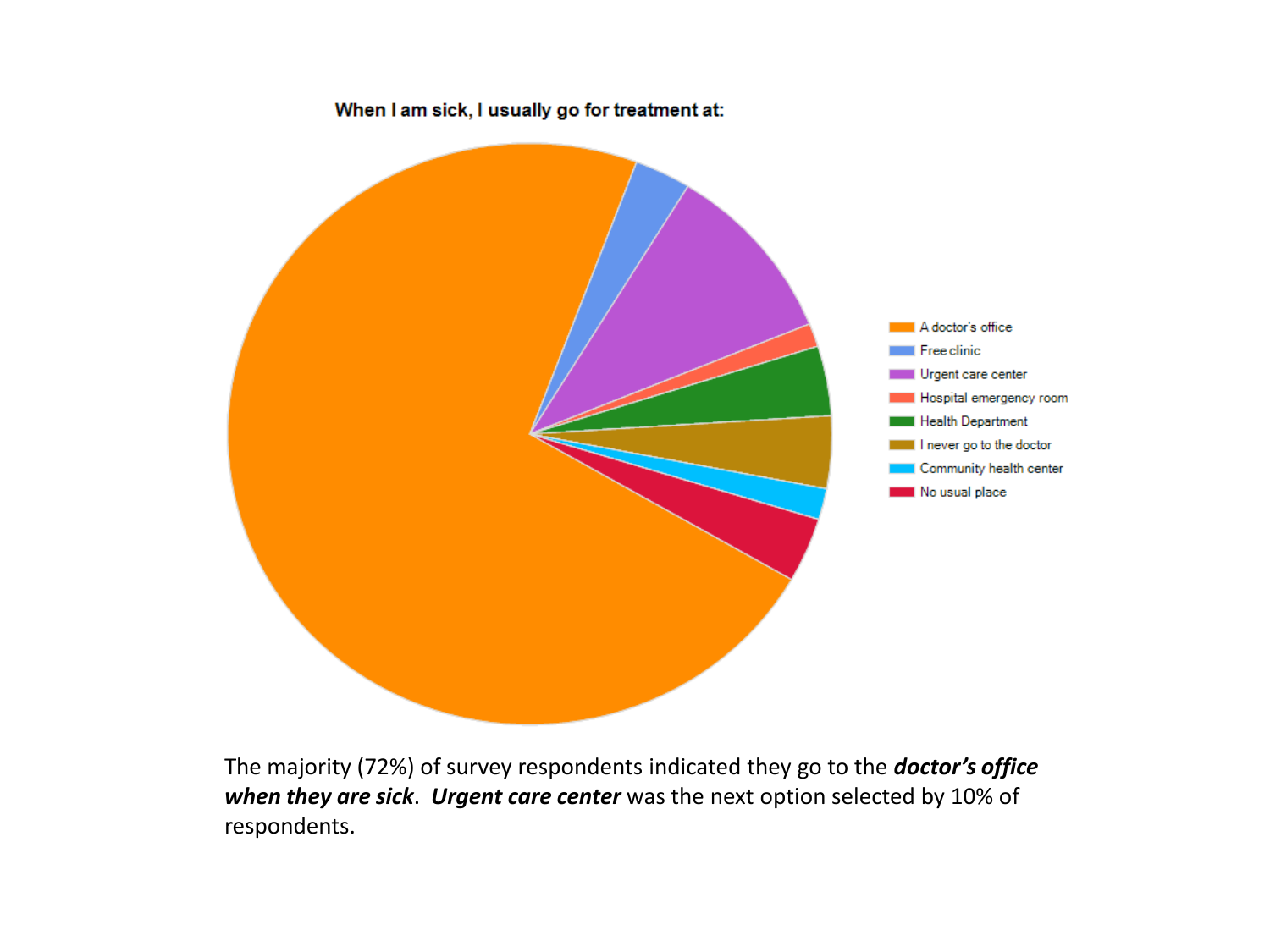

When my children are sick, I usually take them for treatment at:

Approximately 52% of respondents visit the *doctor's office* when their *children are sick*. Almost 39% of respondents indicate this question was *not applicable* to them which could indicate they do not have children in their care or they are childless.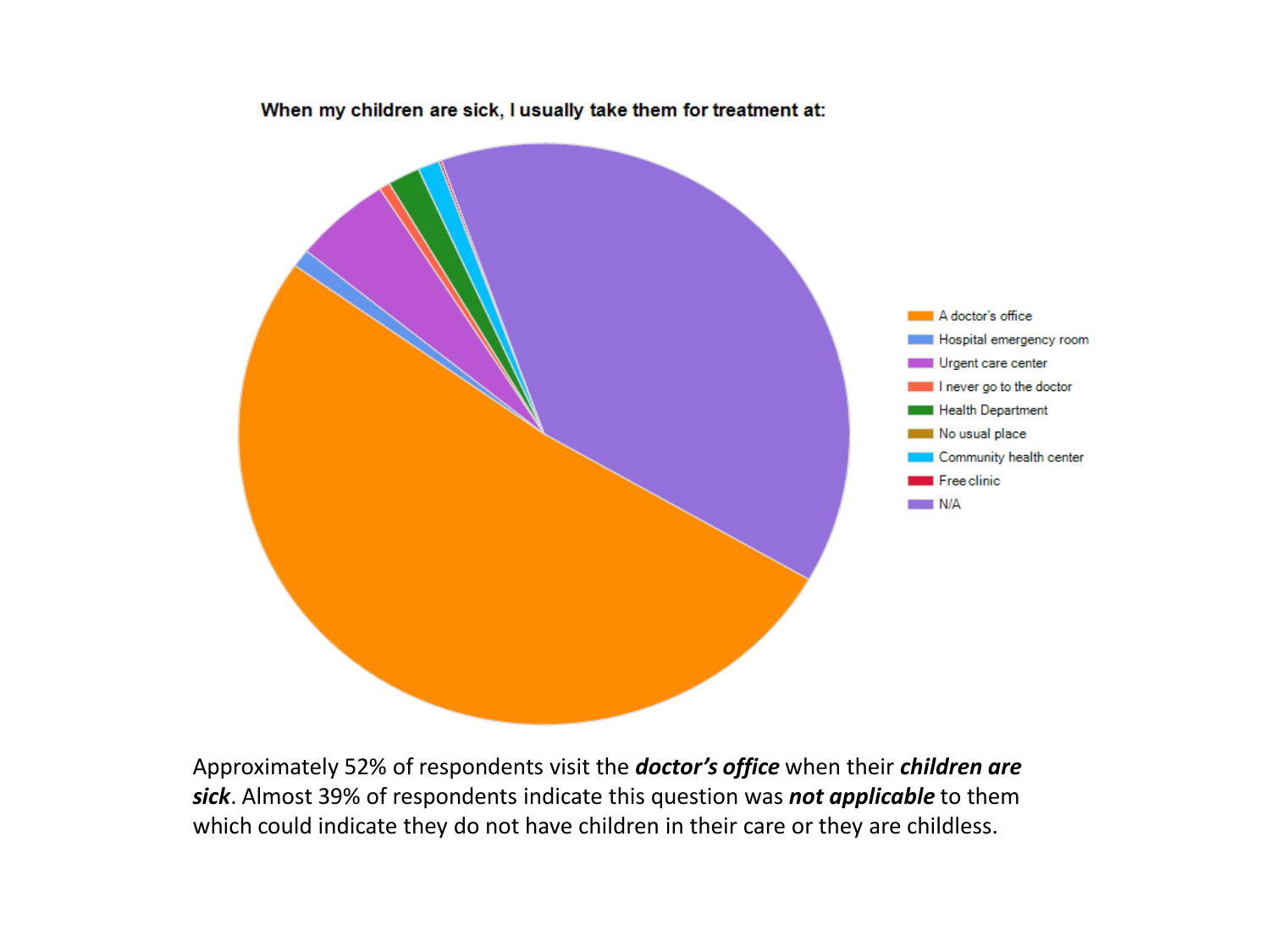

The *doctor's office* (46%) or the *health department* (10%) were the two locations most commonly selected by those respondents who obtained shots for their children. Approximately 43% of respondents indicted this questions was *not applicable* to them.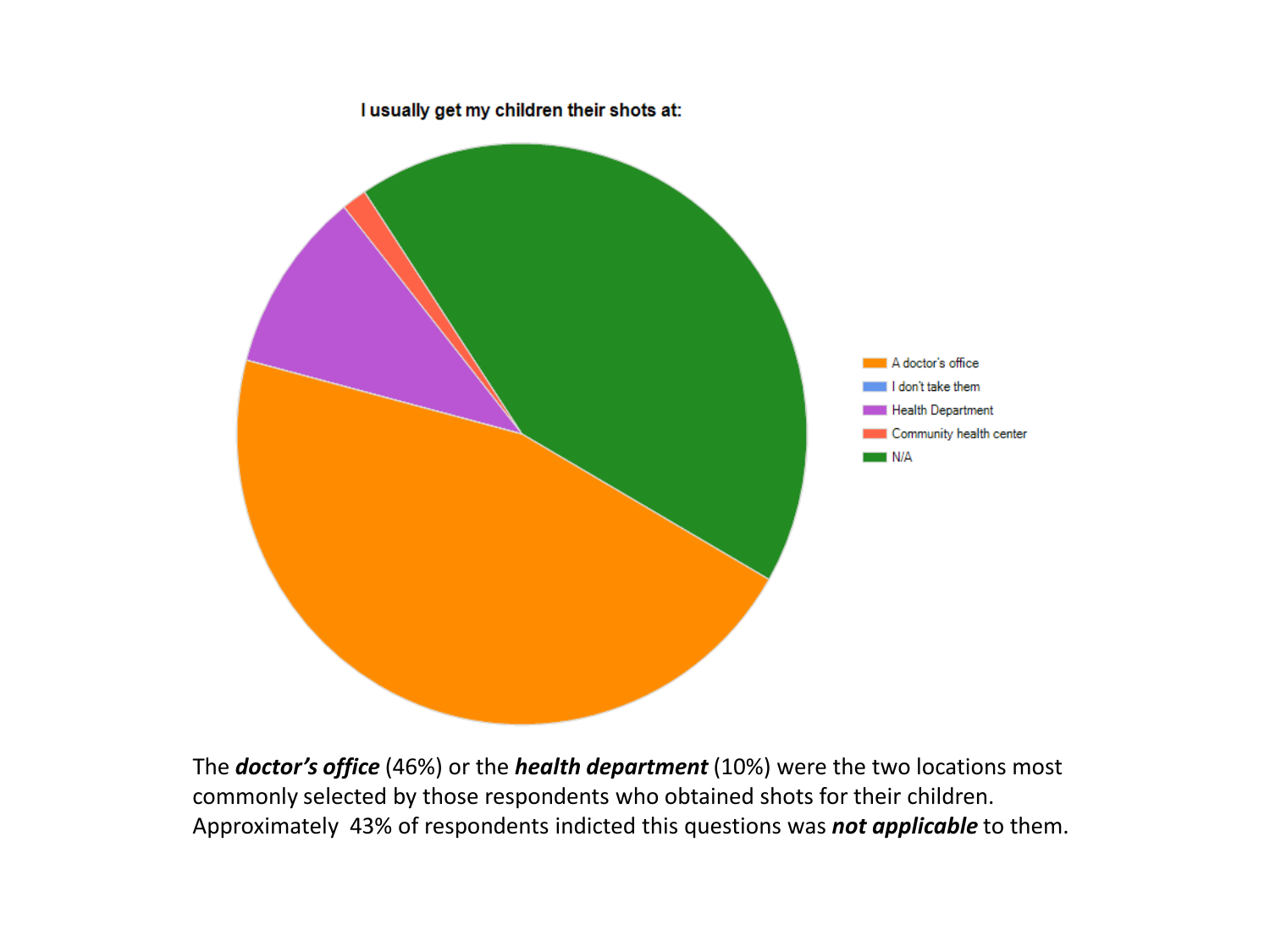

#### How would you rate your own personal health?

308 survey respondents indicated their own personal health as *Somewhat healthy*; 298 survey respondents indicated they are *Healthy;* and 59 survey respondents chose *Very healthy.* Only 44 respondents and 7 respondents selected *Unhealthy* and *Very unhealthy* respectively*.*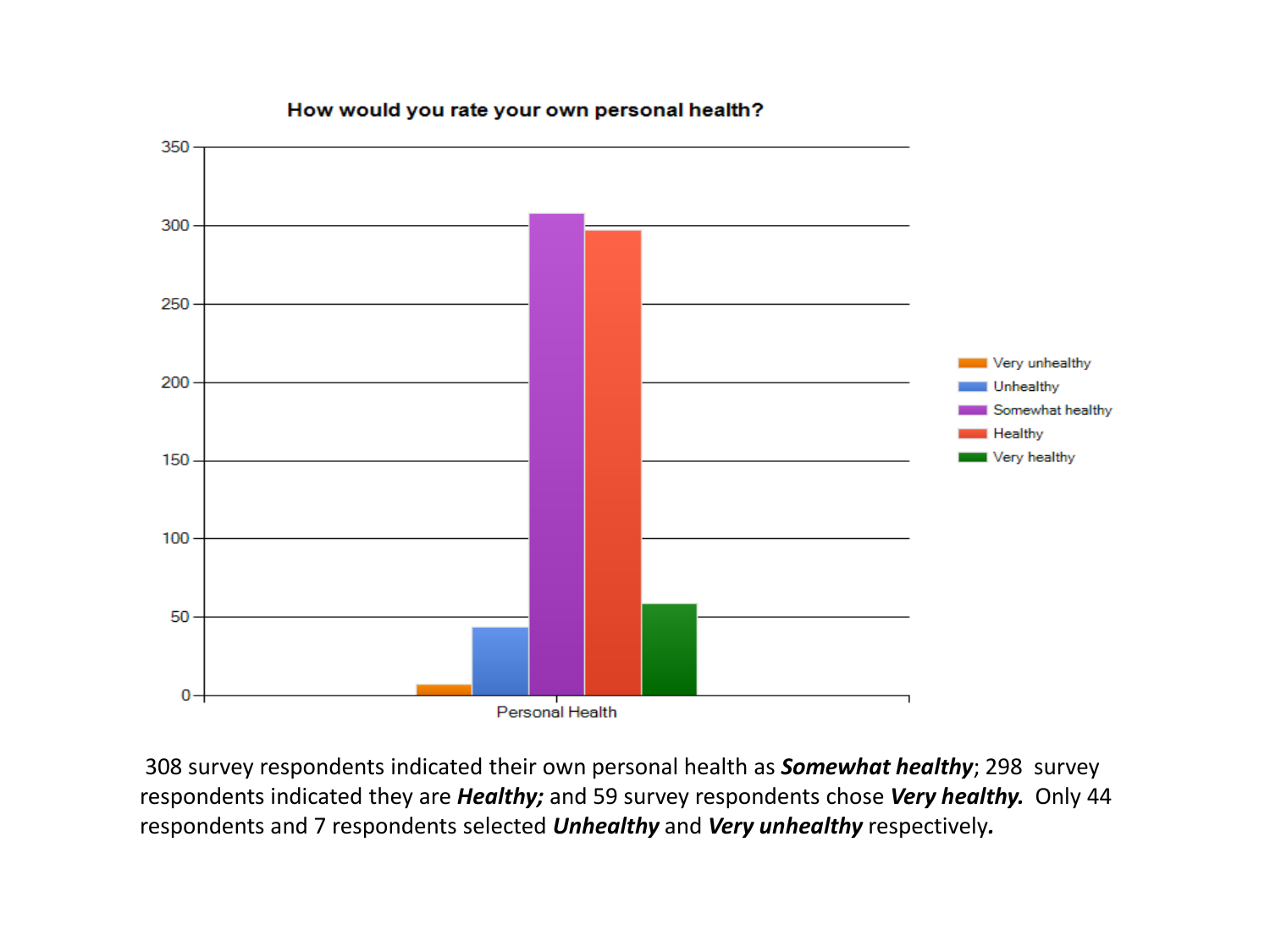## 500 400 Very unsafe 300 Unsafe Somewhat safe Safe ∎ Very safe 200 100 0 Personal safety

How would you rate your own personal safety?

The majority of survey respondents selected *Somewhat safe* (152), *Safe* (434) or *Very safe* (119) when responding to their perceptions of **personal safety**. Only 3 respondents selected *Unsafe;* 6 respondents selected *Very Unsafe* with regards to personal safety in the county.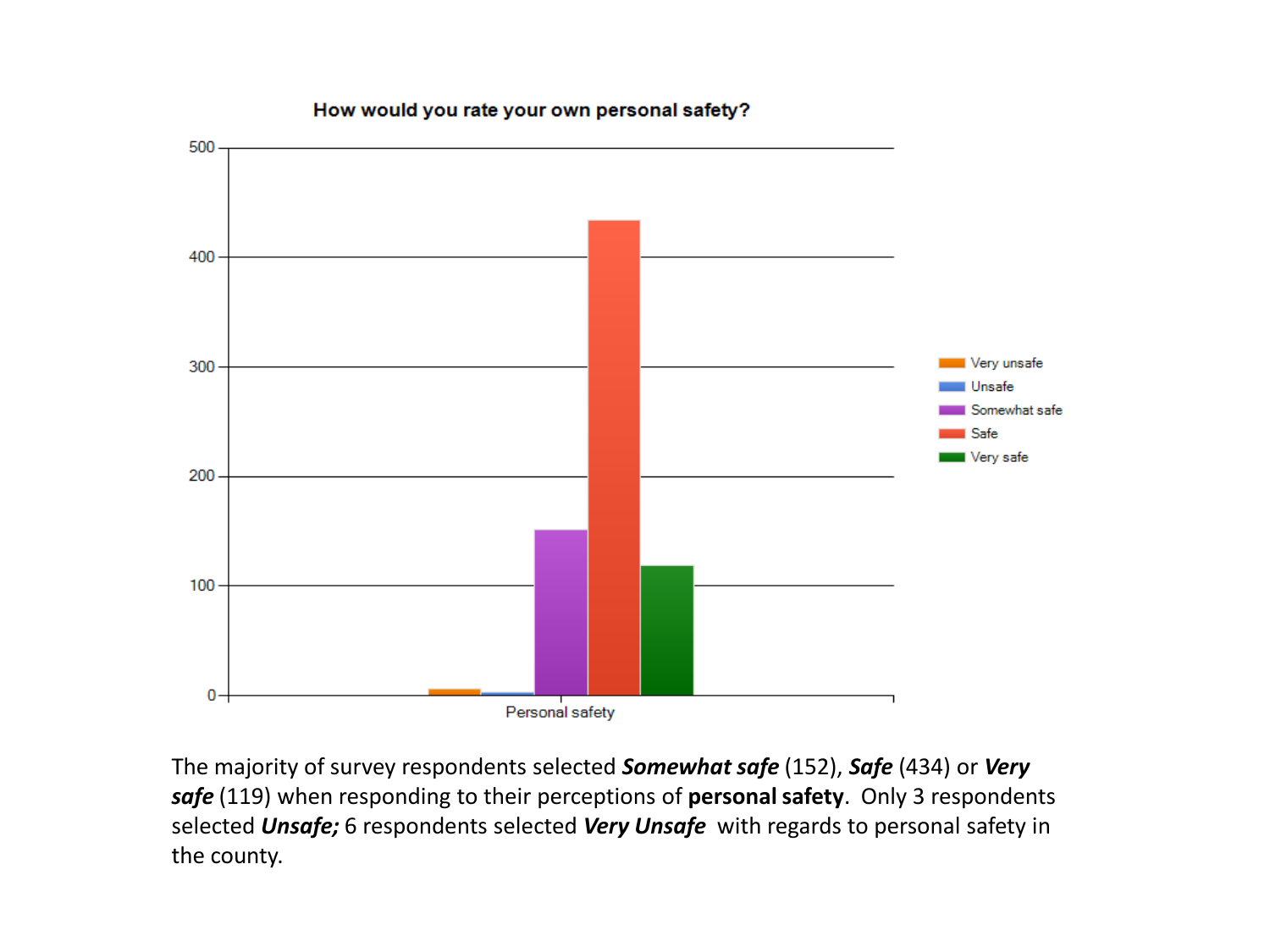

#### Madison County needs more of the following health services, (check all that apply)

Approximately 47% of survey respondents selected *Low-cost health care services* as the most needed health service for the county. *Services or programs related to weight loss* (41%) was the second most needed service selected. *"Sick child" day care* (37%) and *After hours sick care for children* (35%) rounded out the top four most needed services.